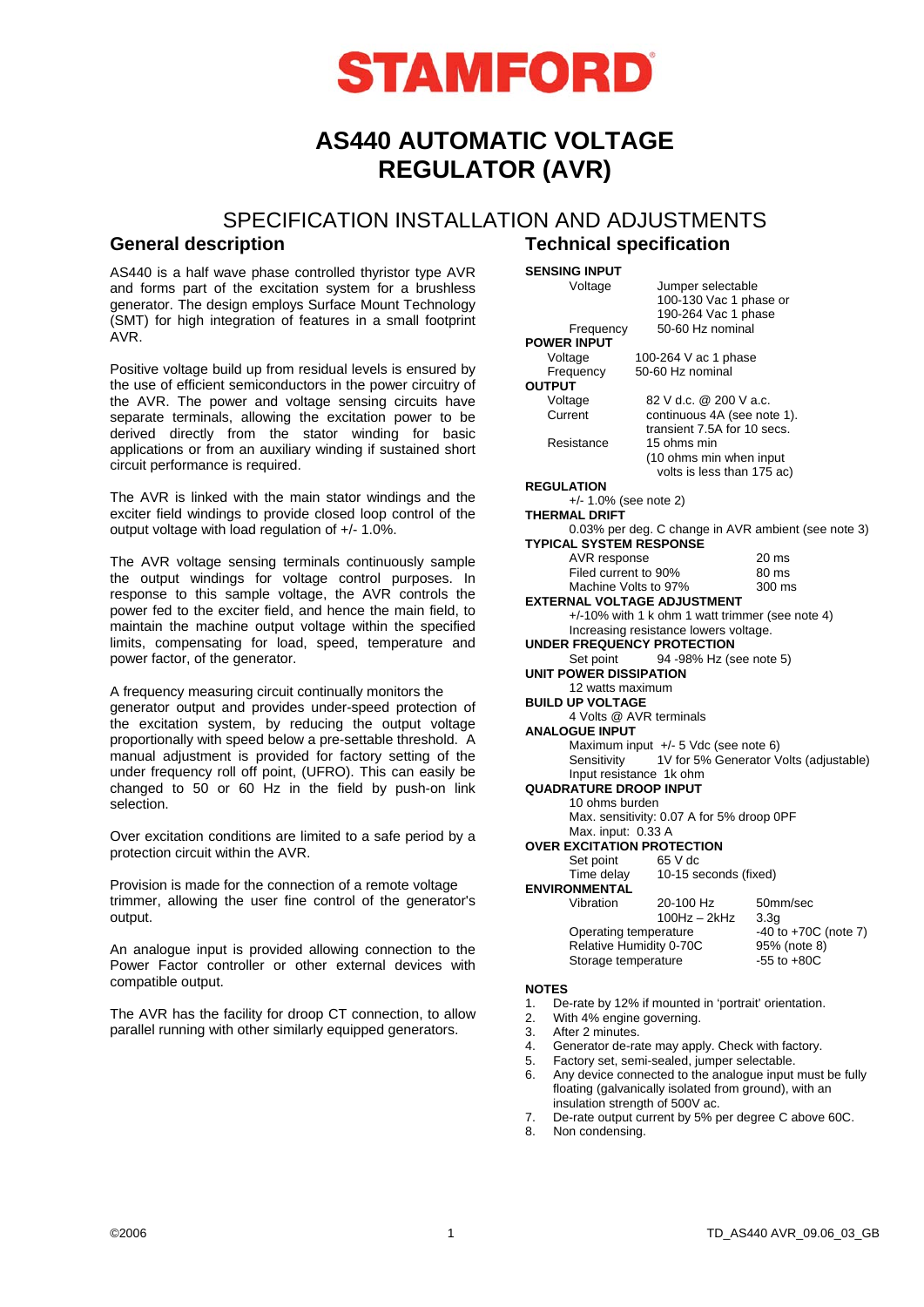# DESIGN DETAIL



The main functions of the AVR are:

Potential Divider and Rectifier takes a proportion of the generator output voltage and attenuates it. The potential divider is adjustable by the AVR Volts potentiometer and external hand trimmer (when fitted). The output from the droop CT is also added to this signal. A rectifier converts the a.c. input signal into d.c. for further processing.

The DC Mixer adds the Analogue input signal the Sensing signal.

The Amplifier (Amp) compares the sensing voltage to the Reference Voltage and amplifies the difference (error) to provide a controlling signal for the power devices. The Ramp Generator and Level Detector and Driver infinitely control the conduction period of the Power Control Devices and hence provides the excitation system with the required power to maintain the generator voltage within specified limits.

The **Stability Circuit** provides adjustable negative ac feedback to ensure good steady state and transient performance of the control system.

The Low Hz Detector measures the period of each electrical cycle and causes the reference voltage to be reduced approximately linearly with speed below a presettable threshold. A Light Emitting Diode gives indication of underspeed running.

The Synchronising circuit is used to keep the Ramp Generator and Low Hz Detector locked to the generator waveform period.

The Low Pass Filter prevents distorted waveforms affecting the operation of the AVR control circuit.

The Short Circuit Detector senses the presence of a short circuit on the generator output and forces the Power Control Devices into full conduction. This only occurs when the AVR is powered from an auxiliary winding.

Power Control Devices vary the amount of exciter field current in response to the error signal produced by the Amplifier.

Suppression components are included to prevent sub cycle voltage spikes damaging the AVR components and also to reduce the amount of conducted noise on the generator terminals.

The Over Excitation Detector continuously monitors the exciter field voltage and provides signals, to collapse the output voltage if an over excitation condition persists for the specified time period.

The Power Supply provides the required voltages for the AVR circuitry.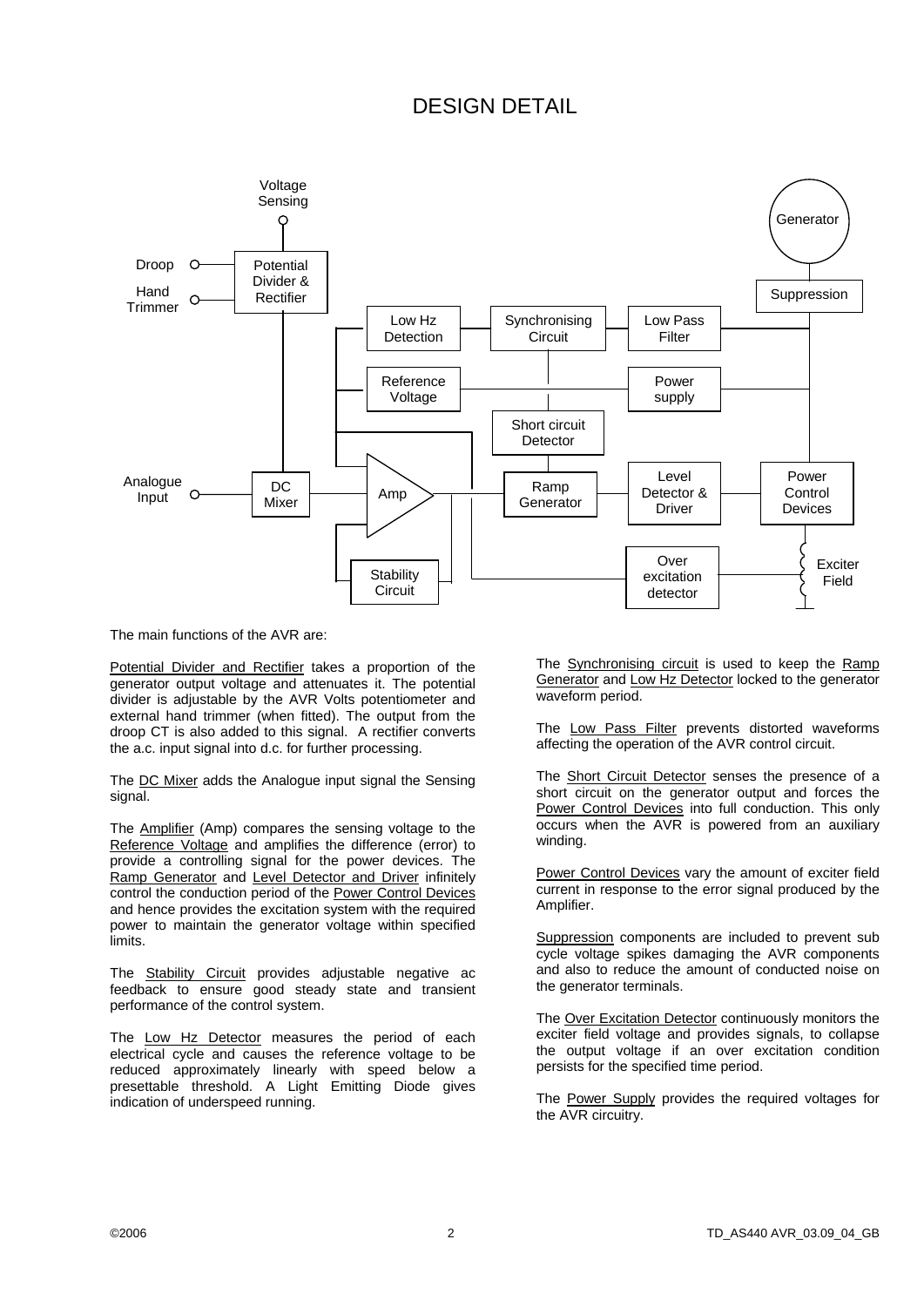

# FITTING AND OPERATING

| <b>SUMMARY OF AVR CONTROLS</b> |                                           |                                              |
|--------------------------------|-------------------------------------------|----------------------------------------------|
| <b>CONTROL</b>                 | <b>FUNCTION</b>                           | <b>DIRECTION</b>                             |
| <b>VOLTS</b>                   | TO ADJUST GENERATOR OUTPUT VOLTAGE        | CLOCKWISE INCREASES OUTPUT VOLTAGE           |
| <b>STABILITY</b>               | TO PREVENT VOLTAGE HUNTING                | <b>CLOCKWISE INCREASE THE DAMPING EFFECT</b> |
| <b>STAB SWITCH</b>             | TO OPTIMISE TRANSIENT PERFORMANCE         | <b>SEE TABLE ABOVE</b>                       |
| <b>UFRO</b>                    | TO SET THE UFRO KNEE POINT                | CLOCKWISE REDUCES THE KNEE POINT FREQUENCY   |
| <b>DROOP</b>                   | TO SET THE GENERATOR DROOP TO 5% AT OPF   | CLOCKWISE INCREASES THE DROOP                |
| <b>VTRIM</b>                   | TO OPTIMISE ANALOGUE INPUT SENSITIVITY    | CLOCKWISE INCREASES THE GAIN OR SENSITIVITY  |
| <b>EXC TRIP</b>                | TO SET OVER EXCITATION TRIP CUT OFF LEVEL | CLOCKWISE INCREASES THE CUT OFF LEVEL        |

# **ADJUSTMENT OF AVR CONTROLS**

## **VOLTAGE ADJUSTMENT**

The generator output voltage is set at the factory, but can be altered by careful adjustment of the VOLTS control on the AVR board, or by the external hand trimmer if fitted. If major adjustment is necessary or you lose stability, follow the 'VOLTAGE SETUP PROCEDURE'.

Terminals 1 and 2 on the AVR will be fitted with a shorting link if no hand trimmer is required. Terminals La and Lb are linked only for special low voltage applications.

**WARNING!** Do not increase the voltage above the rated generator voltage. If in doubt, refer to the rating plate mounted on the generator case.

**WARNING!** Do not ground any of the hand trimmer terminals as these could be above earth potential. Failure to observe this could cause equipment damage.

## **WARNING!**

If a replacement AVR has been fitted or re-setting of the VOLTS adjustment is required, turn the VOLTS control fully anti-clockwise before running generator.

## **VOLTAGE SETUP PROCEDURE**

For major adjustments and replacing the AVR. **Read and understand this procedure before attempting to follow it.** 

1. Before running generator, turn the VOLTS control fully anti-clockwise.

2. Turn remote volts trimmer (if fitted) to midway position.

3. Turn STABILITY control to midway position. 4. Connect a suitable voltmeter (0-300V ac) across

line to neutral of the generator.

5. Start generator set, and run on no load at nominal frequency e.g. 50-53Hz or 60-63Hz.

6. If the red Light Emitting Diode (LED) is illuminated, refer to the Under Frequency Roll Off (UFRO) adiustment.

7. Carefully turn VOLTS control clockwise until rated voltage is reached.

8. If instability is present at rated voltage, refer to stability adjustment, then re-adjust voltage if necessary.

9. Voltage adjustment is now completed.